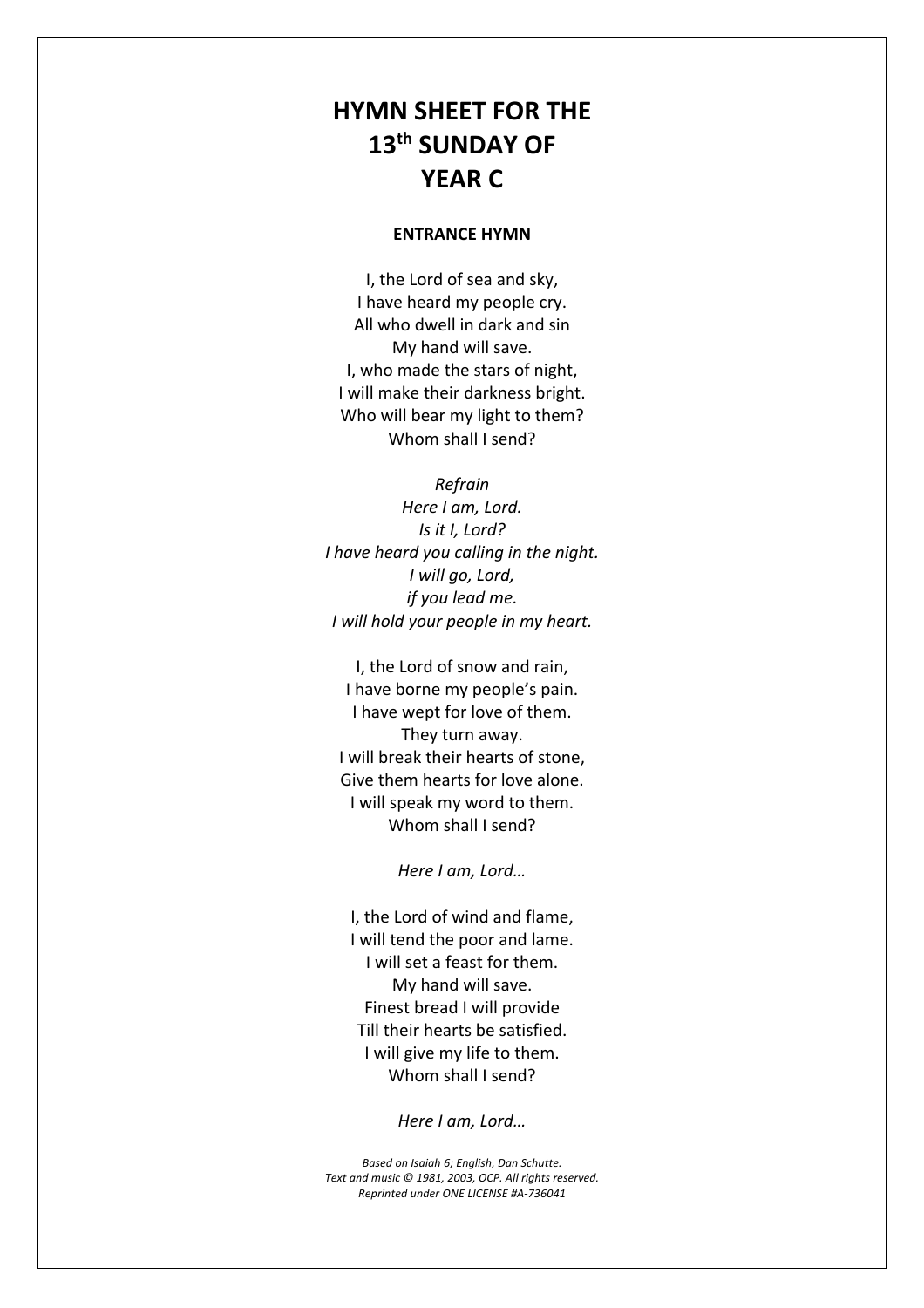#### **PSALM**

O Lord, it is you who are my portion.

#### **GOSPEL ACCLAMATION**

Speak, Lord, your servant is listening: You have the message of eternal life.

### **OFFORTORY HYMN**

Will you come and follow me If I but call your name? Will you go where you don't know And never be the same? Will you let my love be shown, Will you let my name be known, Will you let my life be grown In you and you in me?

Will you leave yourself behind If I but call your name? Will you care for cruel and kind And never be the same? Will you risk the hostile stare Should your life attract or scare? Will you let me answer prayer In you and you in me?

Will you let the blinded see If I but call your name? Will you set the prisoners free And never be the same? Will you kiss the leper clean. And do such as this unseen, And admit to what I mean In you and you in me?

Will you love the 'you' you hide If I but call your name? Will you quell the fear inside And never be the same? Will you use the faith you've found To reshape the world around, Through my sight and touch and sound In you and you in me?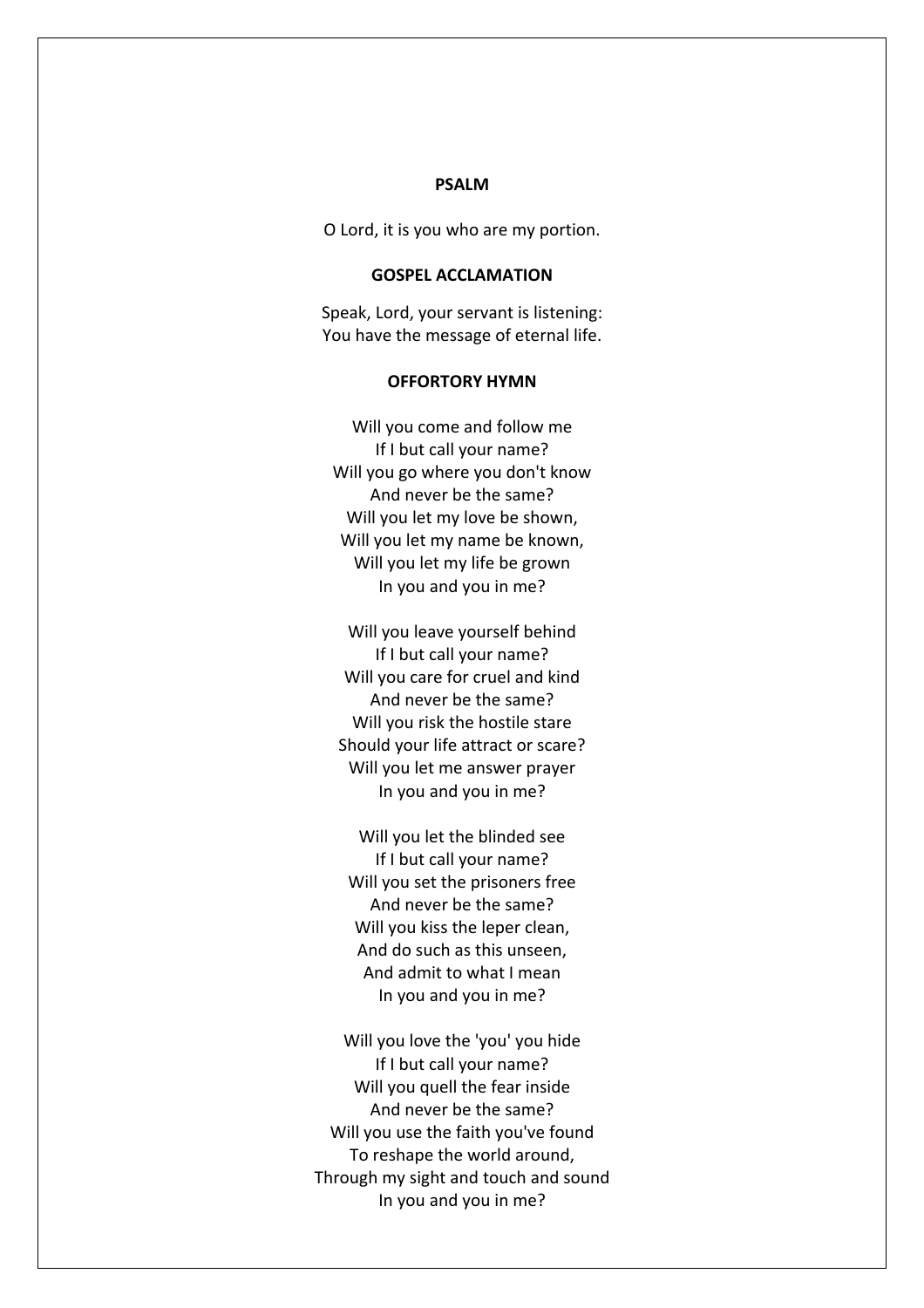Lord, your summons echoes true When you but call my name. Let me turn and follow you And never be the same. In your company I'll go Where your love and footsteps show. Thus I'll move and live and grow In you and you in me.

*Words Copyright © 1987 by Wild Goose Resource Group, Iona Community, Scotland; GIA Publications, inc., exclusive North American agent. • All rights reserved Reprinted under ONE LICENSE #A-736041*

#### **COMMUNION HYMN**

Bread of life Truth eternal Broken now To set us free The risen Christ His saving power Is here in bread and wine for me

Lord I know I am not worthy to receive you You speak the word and I am healed He at your table, loves mystery One bread, one cup, one family

Bread of life Truth eternal Broken now To set us free The risen Christ His saving power Is here in bread and wine for me

Lord my your cross You reconciled us to the father We have only to believe Your sacrifice Our victory Now by your blood we are redeemed

> Bread of life Truth eternal Broken now To set us free The risen Christ His saving power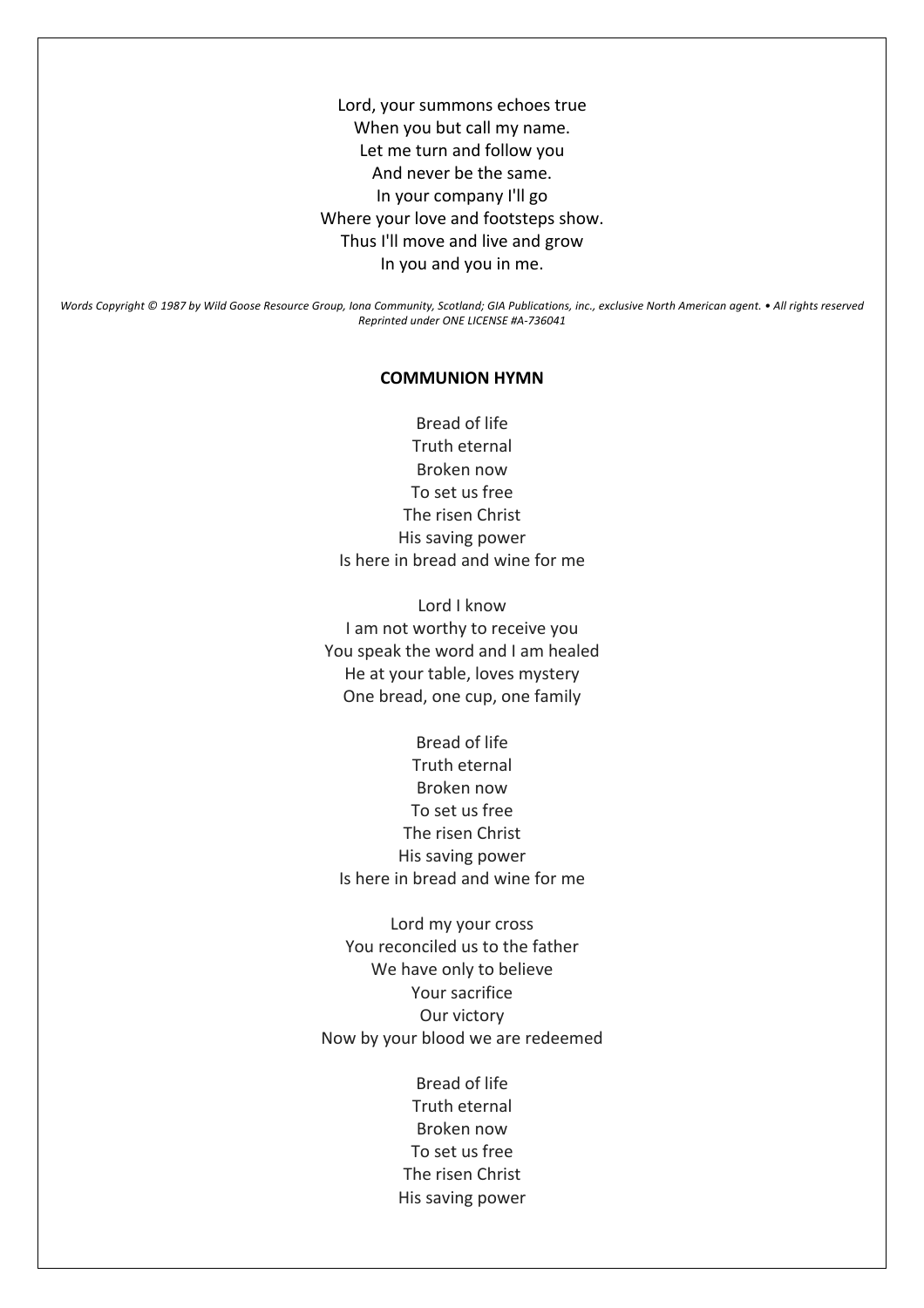Is here in bread and wine for me

Lord you gave your people manner in the desert Still you furfill our every need Lord when we hunger Lord when we thirst We come to you We come to you We come to you And we receive

> Bread of life Truth eternal Broken now To set us free The risen Christ His saving power Is here in bread and wine for me

Contributors: Mike Stanley, Joanne Boyce Tune: © CJM MUSIC Text: © CJM MUSIC *All rights reserved. Reprinted under ONE LICENSE #A-736041*

#### **RECESSIONAL HYMN**

Guide me, O thou great redeemer, Pilgrim through this barren land; I am weak, but thou art mighty; Hold me with thy powerful hand: Bread of heaven, bread of heaven, Feed me now and evermore, Feed me now and evermore.

Open now the crystal fountain Whence the healing stream doth flow; Let the fiery cloudy pillar Lead me all my journey through: Strong deliverer, strong deliverer, Be thou still my strength and shield, Be thou still my strength and shield.

When I tread the verge of Jordan Bid my anxious fears subside; Death of death, and hell's destruction, Land me safe on Canaan's side: Songs and praises, songs and praises, I will ever give to thee, I will ever give to thee.

*W. Williams (1717-91) tr. P. & W. Williams*